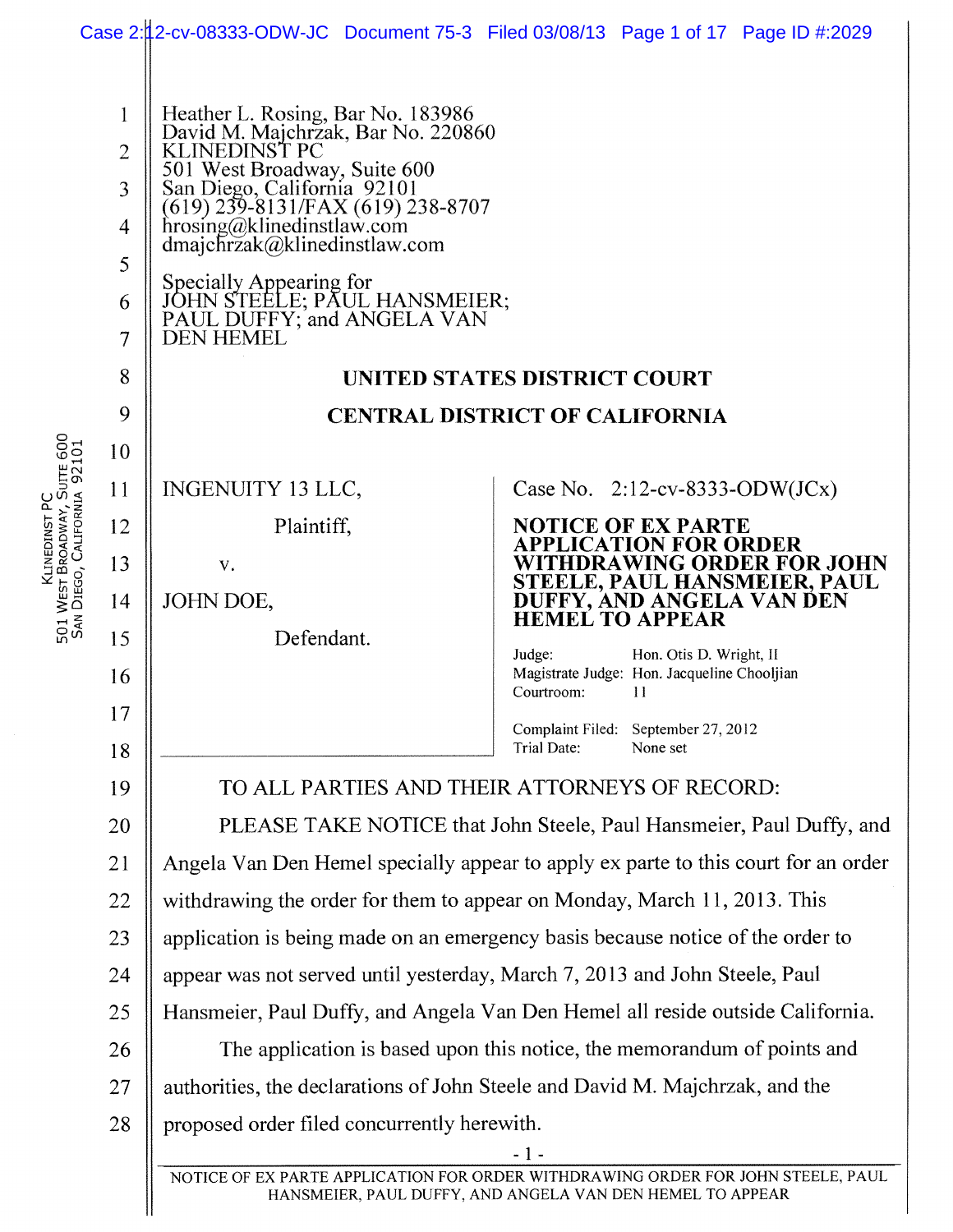| 1              | <b>Local Rule 7-19 contact information for other counsel</b>                                                                                  |  |  |
|----------------|-----------------------------------------------------------------------------------------------------------------------------------------------|--|--|
| $\overline{2}$ | Counsel specially appearing for these ex parte applicants is aware of the                                                                     |  |  |
| 3              | following contact information for counsel of the parties in this action:                                                                      |  |  |
| $\overline{4}$ | Brett Langdon Gibbs; 38 Miller Avenue, Suite 263, Mill Valley, California                                                                     |  |  |
| 5              | 94941; (415) 325-5900; blgibbs@wefightpiracy.com; for Plaintiff Ingenuity13                                                                   |  |  |
| 6              | LLC.                                                                                                                                          |  |  |
| 7              | Andrew J. Waxler and Won M. Park; 1960 East Grand Avenue, Suite 1210,                                                                         |  |  |
| 8              | El Segundo, California 90245; (310) 416-1300; awaxler@wcb-law.com and                                                                         |  |  |
| 9              | $wpark@web-law.com$ ; specially appearing for Brett Langdon Gibbs.                                                                            |  |  |
| 10             | Morgan E. Pietz; 3770 Highland Avenue, Suite 206, Manhattan Beach,                                                                            |  |  |
| 11             | California 90266; (310) 546-5301; mpietz@pietzlawfirm.com; for Defendant John                                                                 |  |  |
| 12             | Doe.                                                                                                                                          |  |  |
| 13             |                                                                                                                                               |  |  |
| 14             | Klinedinst PC                                                                                                                                 |  |  |
| 15             |                                                                                                                                               |  |  |
| 16             | DATED: March 8. 2013<br>Bv:<br>Heather L. Rosing                                                                                              |  |  |
| 17             | David M. Maichrzak<br>Specially Appearing for                                                                                                 |  |  |
| 18             | IANSMEIER: PAUL DUFFY: and                                                                                                                    |  |  |
| 19             | ANGELA VAN DEN HEMEL                                                                                                                          |  |  |
| 20             | 14643333v1                                                                                                                                    |  |  |
| 21             |                                                                                                                                               |  |  |
| 22             |                                                                                                                                               |  |  |
| 23             |                                                                                                                                               |  |  |
| 24             |                                                                                                                                               |  |  |
| 25             |                                                                                                                                               |  |  |
| 26             |                                                                                                                                               |  |  |
| 27             |                                                                                                                                               |  |  |
| 28             |                                                                                                                                               |  |  |
|                | $-2-$                                                                                                                                         |  |  |
|                | NOTICE OF EX PARTE APPLICATION FOR ORDER WITHDRAWING ORDER FOR JOHN STEELE, PAUL<br>HANSMEIER, PAUL DUFFY, AND ANGELA VAN DEN HEMEL TO APPEAR |  |  |

KLINEDINST PC<br>501 WEST BROADWAY, SUITE 600<br>SAN DIEGO, CALIFORNIA 92101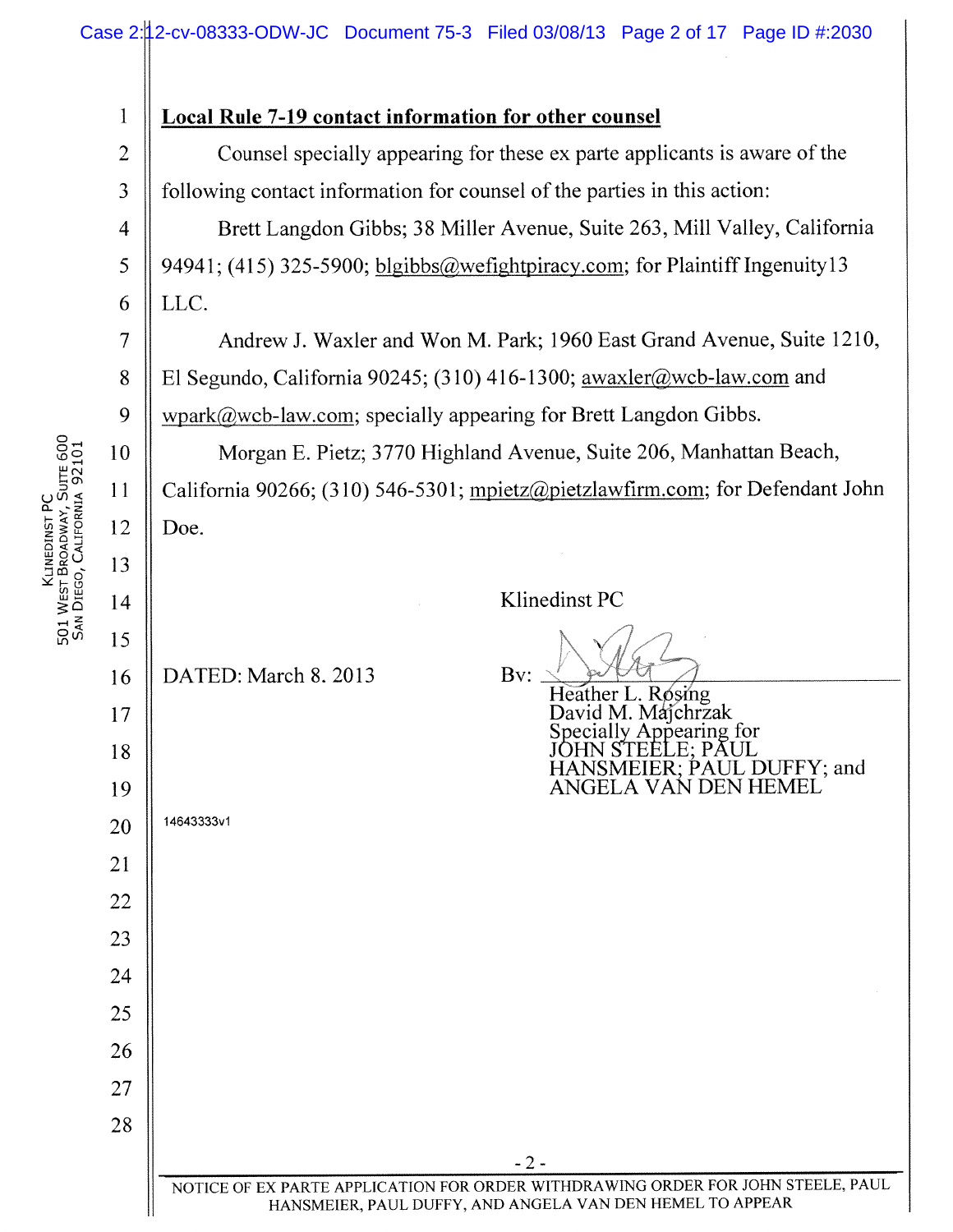|                                                                              |                                                             |                                                                                                                                                                                                                                                                                                                                                                        | Case 2.12-cv-08333-ODW-JC Document 75-3 Filed 03/08/13 Page 3 of 17 Page ID #:2031                                                                                                        |  |
|------------------------------------------------------------------------------|-------------------------------------------------------------|------------------------------------------------------------------------------------------------------------------------------------------------------------------------------------------------------------------------------------------------------------------------------------------------------------------------------------------------------------------------|-------------------------------------------------------------------------------------------------------------------------------------------------------------------------------------------|--|
|                                                                              | 1<br>$\overline{2}$<br>3<br>4<br>5<br>6<br>$\tau$<br>8<br>9 | Heather L. Rosing, Bar No. 183986<br>David M. Majchrzak, Bar No. 220860<br>KLINEDINST PC<br>501 West Broadway, Suite 600<br>San Diego, California 92101<br>(619) 239-8131/FAX (619) 238-8707<br>hrosing@klinedinstlaw.com<br>dmajchrzak@klinedinstlaw.com<br>Specially Appearing for<br>JOHN STEELE; PAUL HANSMEIER;<br>PAUL DUFFY; and ANGELA VAN<br><b>DEN HEMEL</b> | UNITED STATES DISTRICT COURT<br><b>CENTRAL DISTRICT OF CALIFORNIA</b>                                                                                                                     |  |
|                                                                              | 10                                                          |                                                                                                                                                                                                                                                                                                                                                                        |                                                                                                                                                                                           |  |
| Klinedinst PC<br>501 West Broadway, Suite 600<br>San Diego, California 92101 | 11                                                          | INGENUITY 13 LLC,                                                                                                                                                                                                                                                                                                                                                      | Case No. $2:12$ -cv-8333-ODW(JCx)                                                                                                                                                         |  |
|                                                                              | 12                                                          | Plaintiff,                                                                                                                                                                                                                                                                                                                                                             | <b>MEMORANDUM OF POINTS AND</b><br>UTHORITIES IN SUPPORT OF EX                                                                                                                            |  |
|                                                                              | 13                                                          | V.                                                                                                                                                                                                                                                                                                                                                                     | PARTE APPLICATION FOR ORDER<br>WITHDRAWING ORDER FOR JOHN                                                                                                                                 |  |
|                                                                              | 14                                                          | JOHN DOE,                                                                                                                                                                                                                                                                                                                                                              | STEELE, PAUL HANSMEIER, PAUL<br>DUFFY, AND ANGELA VAN DEN                                                                                                                                 |  |
|                                                                              | 15                                                          | Defendant.                                                                                                                                                                                                                                                                                                                                                             | <b>HEMEL TO APPEAR</b>                                                                                                                                                                    |  |
|                                                                              | 16                                                          |                                                                                                                                                                                                                                                                                                                                                                        | Hon. Otis D. Wright, II<br>Judge:<br>Magistrate Judge: Hon. Jacqueline Chooljian                                                                                                          |  |
|                                                                              | 17                                                          |                                                                                                                                                                                                                                                                                                                                                                        | Courtroom:<br>$\mathbf{H}$                                                                                                                                                                |  |
|                                                                              | 18                                                          |                                                                                                                                                                                                                                                                                                                                                                        | Complaint Filed: September 27, 2012<br><b>Trial Date:</b><br>None set                                                                                                                     |  |
|                                                                              | 19                                                          |                                                                                                                                                                                                                                                                                                                                                                        |                                                                                                                                                                                           |  |
|                                                                              | 20                                                          |                                                                                                                                                                                                                                                                                                                                                                        |                                                                                                                                                                                           |  |
|                                                                              | 21                                                          | I.                                                                                                                                                                                                                                                                                                                                                                     |                                                                                                                                                                                           |  |
|                                                                              | 22                                                          | <b>INTRODUCTION</b>                                                                                                                                                                                                                                                                                                                                                    |                                                                                                                                                                                           |  |
|                                                                              | 23                                                          | On March 5, 2013, this court issued an order that eight individuals would                                                                                                                                                                                                                                                                                              |                                                                                                                                                                                           |  |
|                                                                              | 24                                                          | have to appear before this court on March 11, 2013. But this court lacks                                                                                                                                                                                                                                                                                               |                                                                                                                                                                                           |  |
|                                                                              | 25                                                          |                                                                                                                                                                                                                                                                                                                                                                        | jurisdiction to order those individuals to appear in that they reside outside                                                                                                             |  |
|                                                                              | 26                                                          | California, are not parties to this litigation, have not appeared in this action, and do                                                                                                                                                                                                                                                                               |                                                                                                                                                                                           |  |
|                                                                              | 27                                                          | not represent parties to this action.                                                                                                                                                                                                                                                                                                                                  |                                                                                                                                                                                           |  |
|                                                                              | 28                                                          |                                                                                                                                                                                                                                                                                                                                                                        | $-1-$                                                                                                                                                                                     |  |
|                                                                              |                                                             |                                                                                                                                                                                                                                                                                                                                                                        | MEMORANDUM OF POINTS AND AUTHORITIES IN SUPPORT OF EX PARTE APPLICATION FOR<br>ORDER WITHDRAWING ORDER FOR JOHN STEELE, PAUL HANSMEIER, PAUL DUFFY, AND ANGELA<br>VAN DEN HEMEL TO APPEAR |  |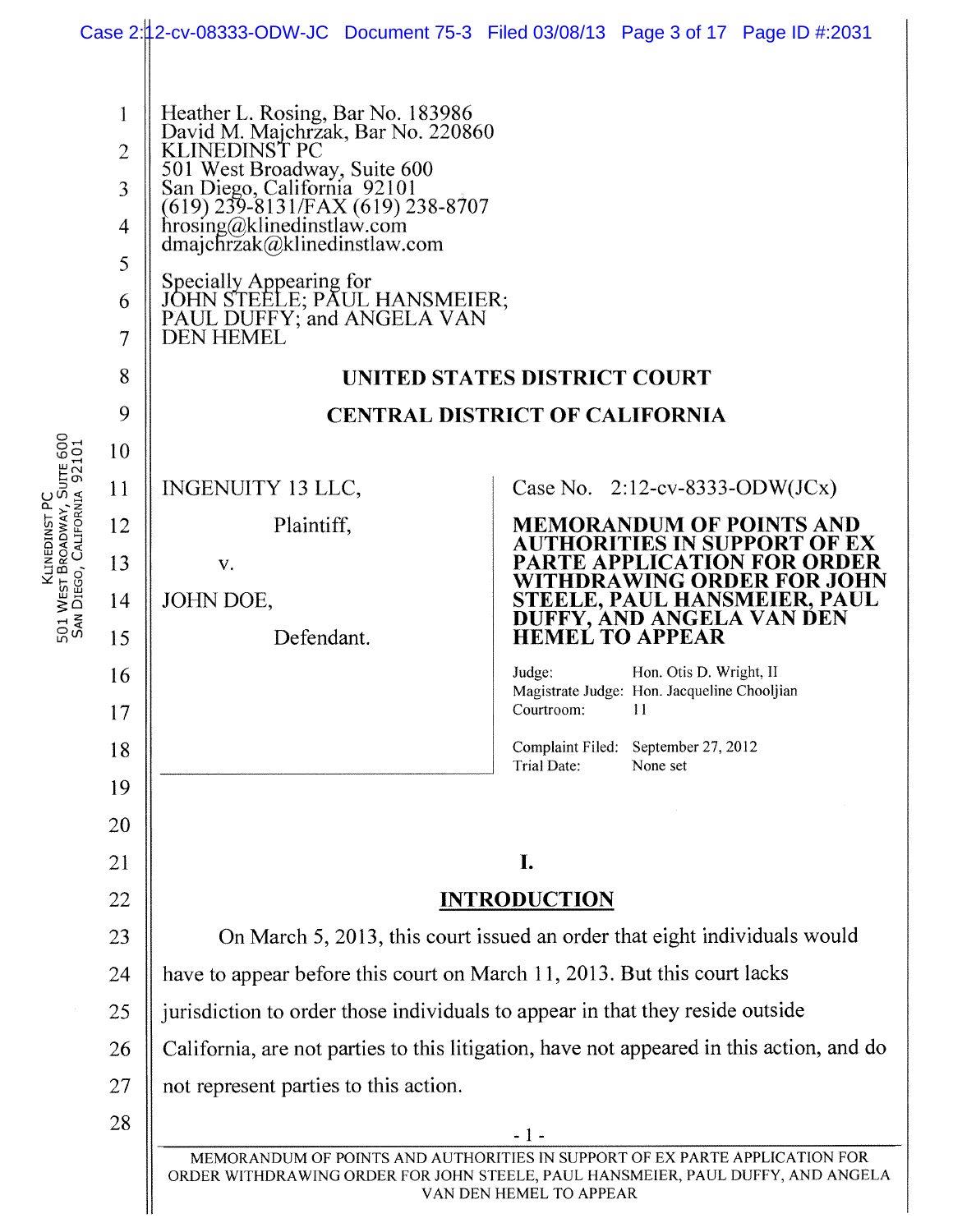1 Moreover, although some of these individuals may have received notice as 2 the court ordered, others did not because those charged with providing notice 3 S inply lacked the information necessary to do so. And, even those that were served 4 have not received reasonable notice of the nature of the proceedings they are being 5 | ordered to appear in or what is expected of them besides their physical presence.

6 Further, they have not received a reasonable amount of notice to 7 accommodate cross-country travel or information regarding who will pay for such 8 Travel. Based on these factors, the court should withdraw its order for John Steele, 9 | Paul Hansmeier, Paul Duffy, and Angela Van Den Hemel to appear on Monday, 10 March 11, 2013 at 1:30 P.M.

# $\|$  II. 12 THE COURT LACKS PERSONAL JURISDICTION OVER THOSE IT HAS 13 || **ORDERED TO APPEAR**

14 Square Even where the court seeks to adjudicate issues between parties, it must have 15 | personal jurisdiction over them. Here, Steele, Hansmeier, Duffy, and Van Den 16 Hemel are not parties and have not otherwise participated in this litigation. As  $17$  such, the public policy behind the need to determine personal jurisdiction is 18 | arguably at an elevated level because, as individuals, they effectively have "no dog" 19  $\parallel$  in this fight." 20 **Community**, federal courts do not have nationwide personal jurisdiction. With

21 | few exceptions, they have no broader power over persons outside the state in 22  $\parallel$  which they sit than do the local state courts. Omni Capital Int'l, Ltd. v. Rudolph 23 Wolff & Co., Ltd. (1987) 484 U.S. 97, 104-105.

 $25$  |  $111$ 

 $24$  ||  $111$ 

 $26$  ||  $111$ 

27 28

> MEMORANDUM OF POINTS AND AUTHORITIES IN SUPPORT OF EX PARTE APPLICATION FOR ORDER WITHDRAWING ORDER FOR JOHN STEELE, PAUL HANSMEIER, PAUL DUFFY, AND ANGELA VAN DEN HEMEL TO APPEAR

 $-2-$ 

Klinedinst PC<br>501 West Broadway, Suite 600<br>San Diego, California 92101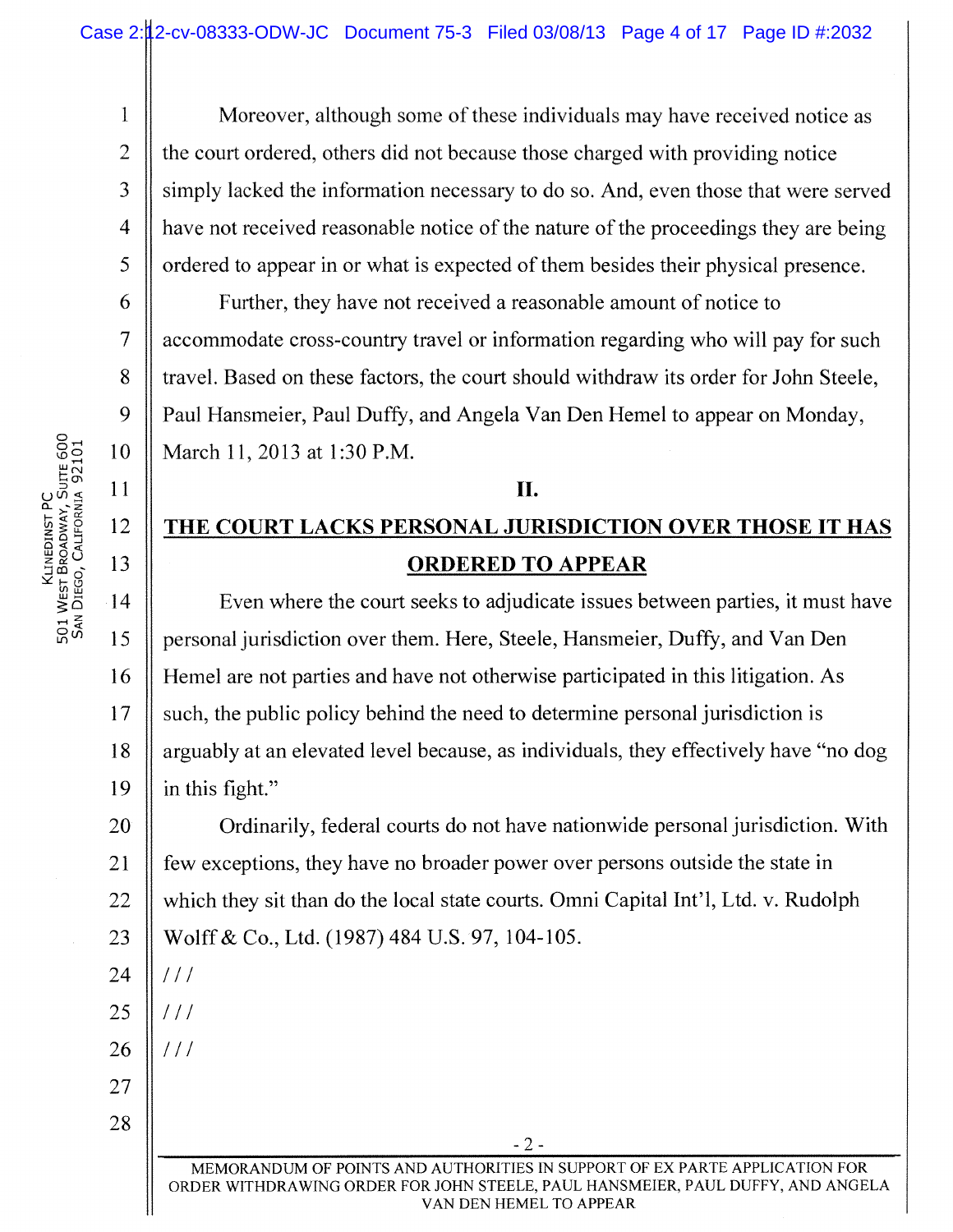**<sup>1</sup>**Here, because they are not parties in this action, Steele, Hansmeier, Duffy, 2 | and Van Den Hemel can be nothing more than witnesses. California Code of Civil 3 Procedure section 1989 provides that "a witness . . . is not obliged to attend as a 4 witness before any court, judge, justice or any other officer, unless the witness is a 5 S is resident within the state at the time of service." None of these individuals named in 6 the court's March 5, 2013 reside in California. Decl. of Steel, ¶ 3-6. Thus, the 7 | court lacks jurisdiction to order them to appear.

## Ш.

## 9 **STEELE, HANSMEIER, DUFFY, AND VAN DEN HEMEL DID NOT 0 0 RECEIVE REASONABLE NOTICE OF THIS PROCEEDING**

11 **Due process mandates that a respondent to a Rule 11 sanctions motion** 2 12 receive reasonable notice of the sanctions being sought and the opportunity to 13 || submit an opposition. Fed. R. Civ. P. 11(c)(1); Miranda v. Southern Pac. Transp. 14  $\parallel$  Co., 710 F.2d 516, 522 (9th Cir. 1983). This applies equally to sanctions imposed  $15$  sua sponte by the court. So, before imposing sanctions, the court must issue an 16 | order to show cause why the respondent has not violated Rule 11 and allow the 17 | party to be heard. Fed. R. Civ. P.  $11(c)(3)$ ; Simmerman v. Corino, 27 F.3d 58, 64 18 (3rd Cir. 1994); Marlin v. Moody Nat'l Bank, N.A., 533 F.3d 374, 379 (5th Cir.  $19 \parallel 2008$ ).

20 ||<br>
Although counsel submitting this application has been unable to identify any 21 | authority addressing the notice requirements to witnesses ordered to appear at such  $22$  || hearings, logic dictates that such individuals should at least be similarly 23 accommodated with reasonable notice. Here, the court's March 5, 2013 order that 24 | notice be provided by March 7, 2013 to attend a March 11, 2013 hearing with no 25 | further information is fundamentally unreasonable.

26 As set forth above, all of the witnesses that the court has ordered to appear  $27$  || reside out-of-state. And all of them are employed within the legal services 28 | industry. As such, providing two to three days' business notice that they need to - 3 -

8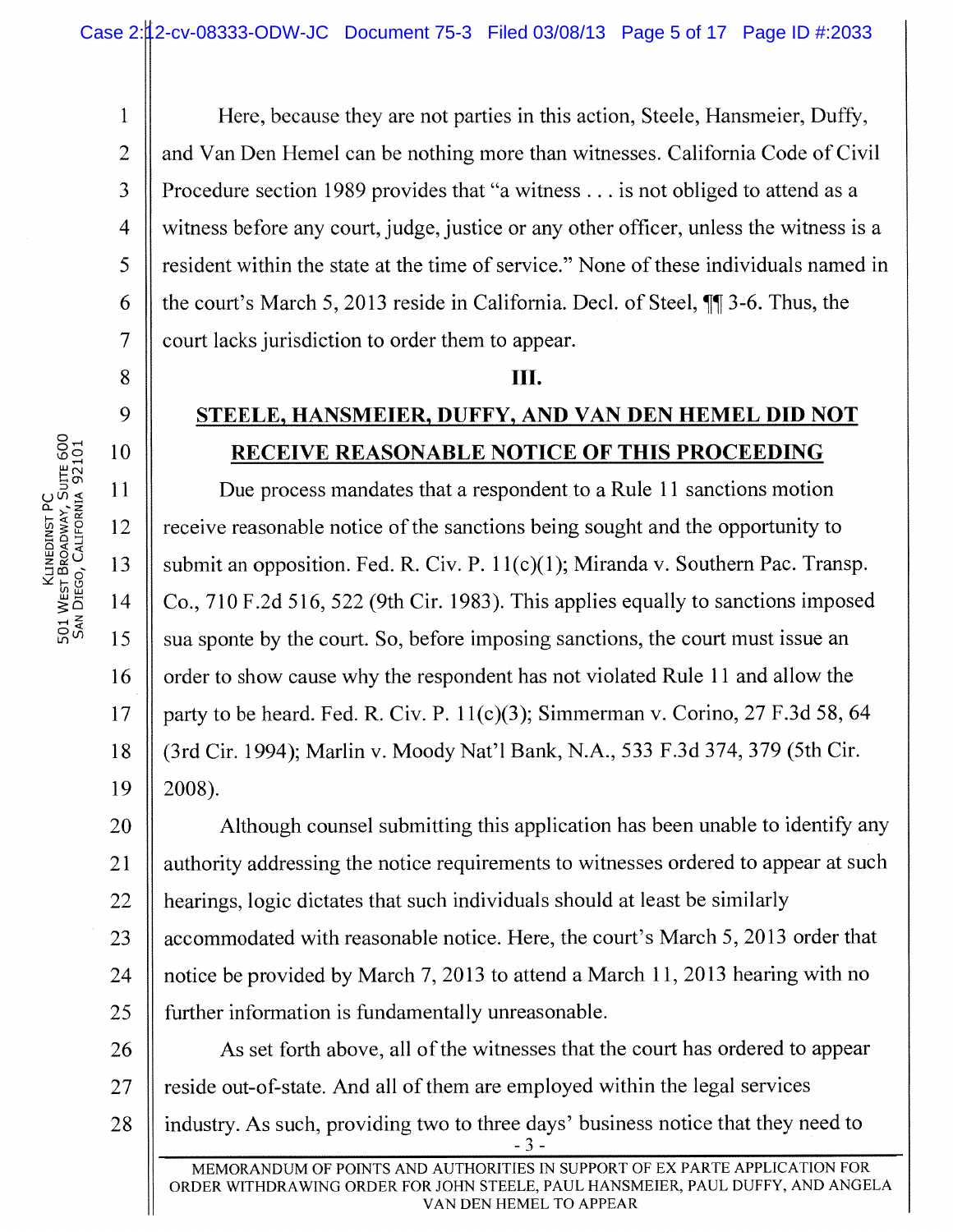1 travel across the country for a hearing in a case they have not been part of is  $\overline{2}$ inherently unreasonable in that it could adversely impact their clients.

3 Further, the notice that they appear was absent any information regarding the 4 reason for their appearance. Presumptively, it would be to provide testimony, but 5 | the court has issued no order identifying what the scope of that testimony might be. 6 Without such notice, the witnesses may not properly prepare and are, therefore, 7 | deprived of due process.

8 S Finally, witnesses are entitled not only to receive payment for their 9 desimination 1 attendance, but also for travel expenses. 28 U.S.C.  $\S$  1821 (2013). But, the court's 10 || order not only fails to provide who will compensate Steele, Hansmeier, Duffy, and 11  $\parallel$  Van Den Hemel for their time and these expenses, but that they will be  $\|12\|$  compensated at all. Given the considerable expense of traveling such distances  $\parallel$  13  $\parallel$  (including consideration of the fact that one of the witnesses likely has limited 14 means given her employment as a paralegal), especially on such short notice when 15 | many common carriers may not have seats available, this is a significant issue.

16 **For these reasons, even if the court had jurisdiction over the parties, the** 17 || notice would be unreasonable to them and the court would, at a minimum, have to 18 withdraw the order and issue a new one for a future date that would afford Steele, 19 Hansmeier, Duffy, and Van Den Hemel reasonable notice of the hearing, their  $20$  || rights, and the purpose for their appearance.

LU j

 $21$  |  $11/$ 

 $22$   $1111$ 

 $23$   $\parallel$  ///

24

25

26

27

28

MEMORANDUM OF POINTS AND AUTHORITIES IN SUPPORT OF EX PARTE APPLICATION FOR ORDER WITHDRAWING ORDER FOR JOHN STEELE, PAUL HANSMEIER, PAUL DUFFY, AND ANGELA VAN DEN HEMEL TO APPEAR

- 4 -

<u>្</u>ត  $\mathop{\mathbb C} \limits^\mathsf{C} \tilde{\mathop{\Sigma}} \mathop{\mathbb R} \limits^\mathsf{C}$  $\Xi$   $\Xi$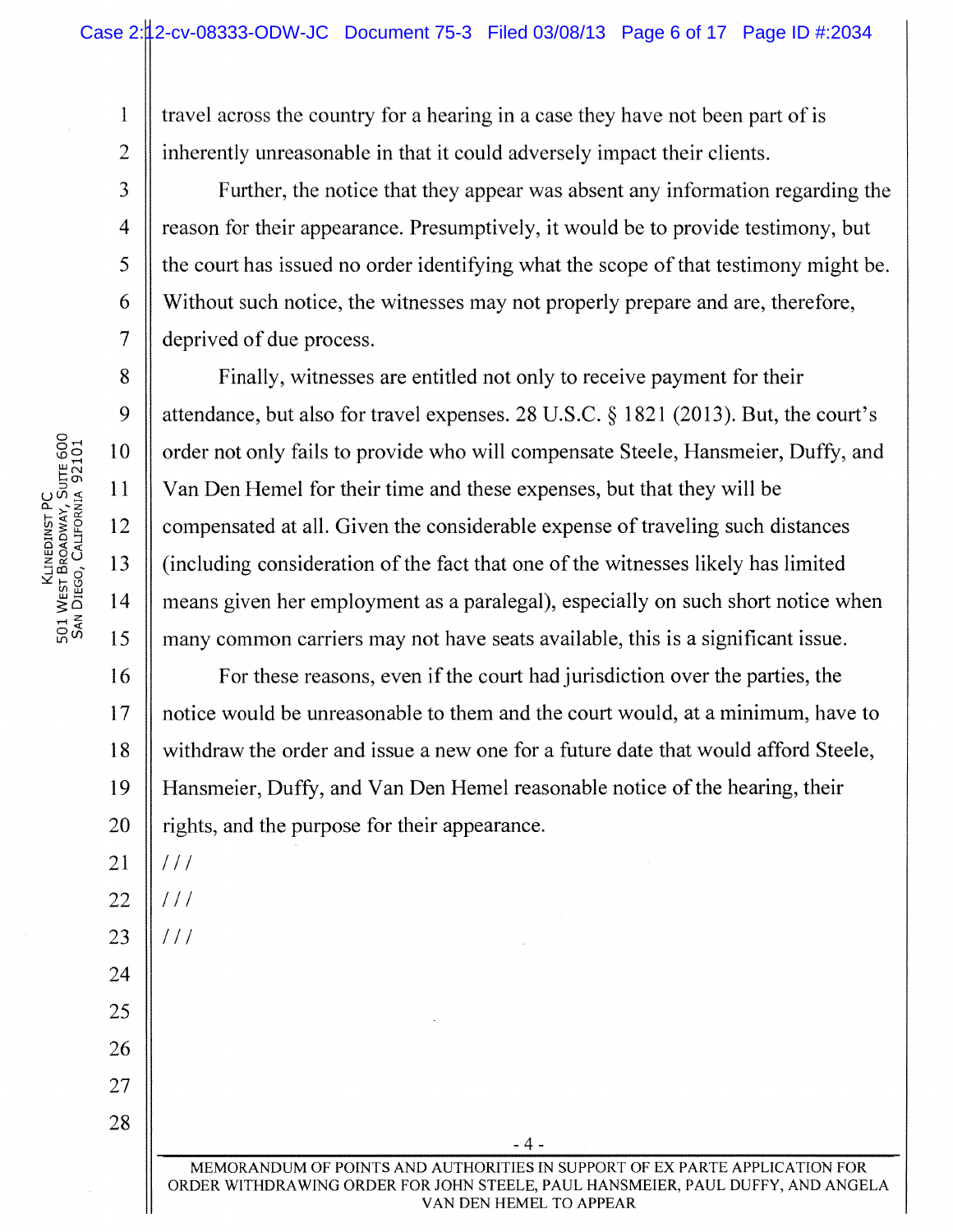| Klinedinst PC<br>501 West Broadway, Suite 600<br>San Diego, California 92101 |                | IV.                                                                                     |  |  |
|------------------------------------------------------------------------------|----------------|-----------------------------------------------------------------------------------------|--|--|
|                                                                              | $\overline{c}$ | <b>CONCLUSION</b>                                                                       |  |  |
|                                                                              | 3              | The court does not have jurisdiction to order out-of-state residents Steele,            |  |  |
|                                                                              | 4              | Hansmeier, Duffy, and Van Den Hemel to appear as witnesses at a hearing. And,           |  |  |
|                                                                              | 5              | even if it did, the notice that court provided for parties to travel across the country |  |  |
|                                                                              | 6              | was incomplete and inadequate. For these reasons, the court should withdraw its         |  |  |
|                                                                              | $\tau$         | March 5, 2013 ordering these individuals to appear in California on March 11,           |  |  |
|                                                                              | 8              | 2013.                                                                                   |  |  |
|                                                                              | 9              |                                                                                         |  |  |
|                                                                              | 10             | Klinedinst PC                                                                           |  |  |
|                                                                              | 11             |                                                                                         |  |  |
|                                                                              | 12             | DATED: March 8. 2013<br>Bv:<br>Heather L. Rosing                                        |  |  |
|                                                                              | 13             | David M. Majchtzak<br>Specially Appearing for                                           |  |  |
|                                                                              | 14             | IOHN STEELE; PAUL<br>HANSMEIER; PAUL DUFFY; and                                         |  |  |
|                                                                              | 15             | ANGELA VAN DEN HEMEL                                                                    |  |  |
|                                                                              | 16             | 14621918v1                                                                              |  |  |
|                                                                              | 17             |                                                                                         |  |  |
|                                                                              | 18             |                                                                                         |  |  |
|                                                                              | 19             |                                                                                         |  |  |
|                                                                              | 20             |                                                                                         |  |  |
|                                                                              | 21             |                                                                                         |  |  |
|                                                                              | 22<br>23       |                                                                                         |  |  |
|                                                                              | 24             |                                                                                         |  |  |
|                                                                              | 25             |                                                                                         |  |  |
|                                                                              | 26             |                                                                                         |  |  |
|                                                                              | 27             |                                                                                         |  |  |
|                                                                              | 28             |                                                                                         |  |  |
|                                                                              |                | $-5-$<br>MEMORANDUM OF POINTS AND AUTHORITIES IN SUPPORT OF EX PARTE APPLICATION FOR    |  |  |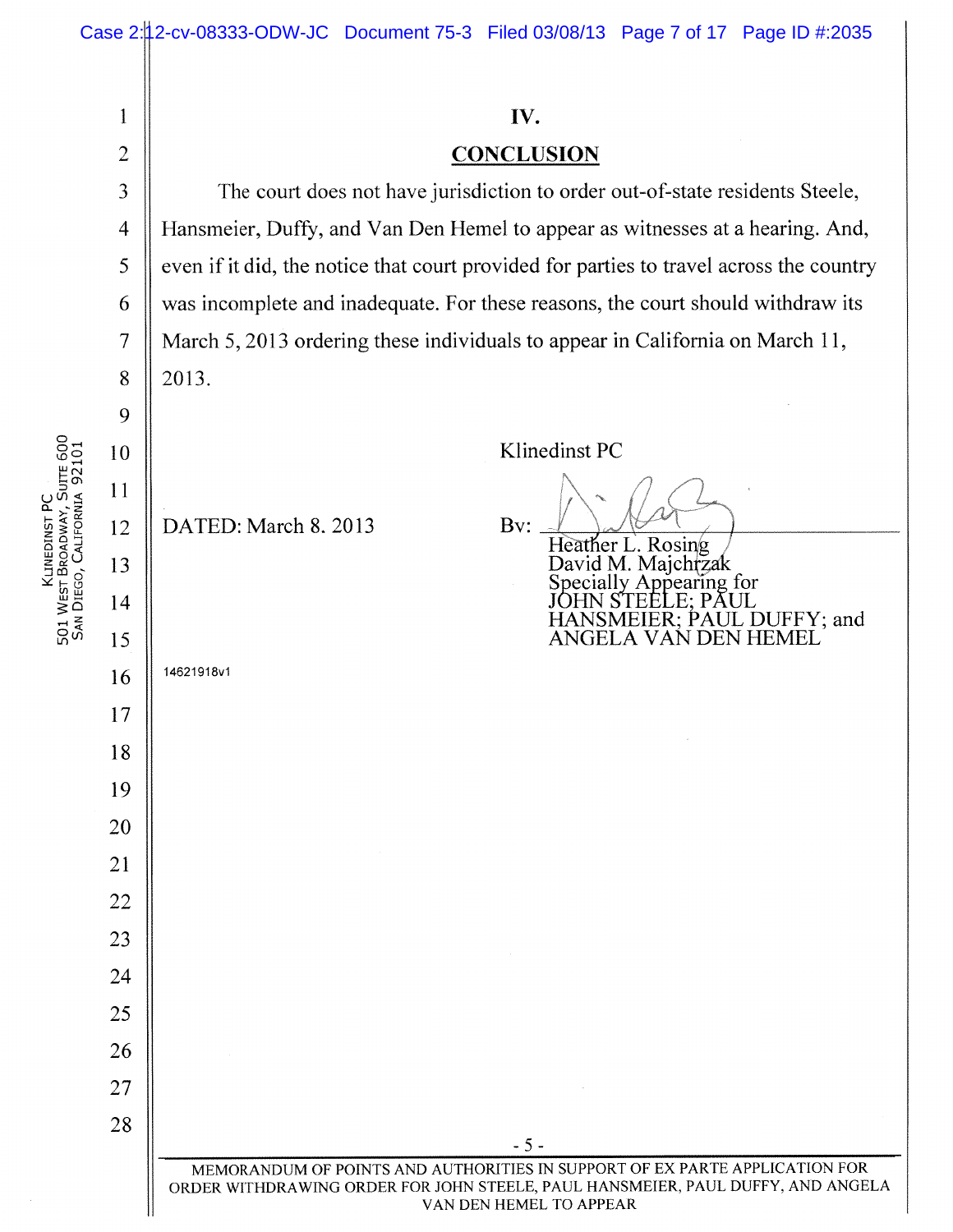| David M. Majchrzak (SBN 220860)<br>Klinedinst PC<br>501 W. Broadway, Suite 600<br>San Diego, CA 92101<br>$(619)$ 239-8131 | UNITED STATES DISTRICT COURT          |                                                 |                                | Document 75-3 Filed 03/08/13 Page 8 of 17 Page ID #:2036 |
|---------------------------------------------------------------------------------------------------------------------------|---------------------------------------|-------------------------------------------------|--------------------------------|----------------------------------------------------------|
|                                                                                                                           | <b>CENTRAL DISTRICT OF CALIFORNIA</b> |                                                 |                                |                                                          |
| Ingenuity 13 LLC                                                                                                          |                                       | <b>CASE NUMBER:</b><br>$2:12$ -cv-8333-ODW(JCx) |                                |                                                          |
| V.                                                                                                                        | PLAINTIFF(S)                          |                                                 |                                |                                                          |
| John Doe                                                                                                                  |                                       |                                                 | <b>NOTICE OF MANUAL FILING</b> |                                                          |

#### PLEASE TAKE NOTICE:

Pursuant to Local Rule 5-4.2, the following document(s) or item(s) are exempt from electronic filing, and will therefore be manually filed (LIST DOcumENTs):NOTICE OF EX PARTE APPLICATION FOR ORDER WITHDRAWING ORDER FOR JOHN STEELE, PAUL HANSMEIER, PAUL DUFFY, AND ANGELA VAN DEN HEMEL TO APPEAR; MEMORANDUM OF POINTS AND AUTHORITIES IN SUPPORT OF EX PARTE APPLICATION; DECLARATION OF DAVID M. MAJCHRZAK IN SUPPORT OF EX PARTE APPLICATION; DECLARATION OF JOHN STEELE IN SUPPORT OF EX PARTE APPLICATION; [PROPOSED] ORDER TO WITHDRAW ORDER FOR JOHN STEELE, PAUL HANSMEIER, PAUL DUFFY, AND ANGELA VAN DEN HEMEL TO APPEAR; PROOF OF SERVICE

DEFENDANT(S).

### Document Description:

|             | Administrative Record                                                                                                             |
|-------------|-----------------------------------------------------------------------------------------------------------------------------------|
|             | Exhibits                                                                                                                          |
|             | Ex Parte Application for authorization of investigative, expert, or other services pursuant to the                                |
| $\boxtimes$ | Criminal Justice Act [see Local Rule 5.2-2.2(8), Local Criminal Rule 49.1-2(8)]<br>Other                                          |
|             |                                                                                                                                   |
|             | <b>Under Seal</b>                                                                                                                 |
|             | Items not conducive to e-filing (i.e., videotapes, CDROM, large graphic charts)<br>Electronic versions are not available to filer |
|             | Per Court order dated                                                                                                             |
| ⊠           | Manual Filing required (reason):<br>Specially Appearing Parties. Not listed as parties on Court, Docket                           |
|             |                                                                                                                                   |
|             | <b>Attorney Name</b><br>David M. Majchrzak                                                                                        |
|             | Party Represented                                                                                                                 |
|             | Specially Appearing, JOHN STEELE, PAUL                                                                                            |
|             | HANSMEIER, PAUL DUFFY, AND ANGELA<br>VAN DEN HEMEL                                                                                |
|             | Note: File one Notice of Manual Filing in each case, each time you manually file document(s).                                     |
|             | <b>Reason:</b><br>March 8, 2013                                                                                                   |

G-92 (6/12) NOTICE OF MANUAL FILING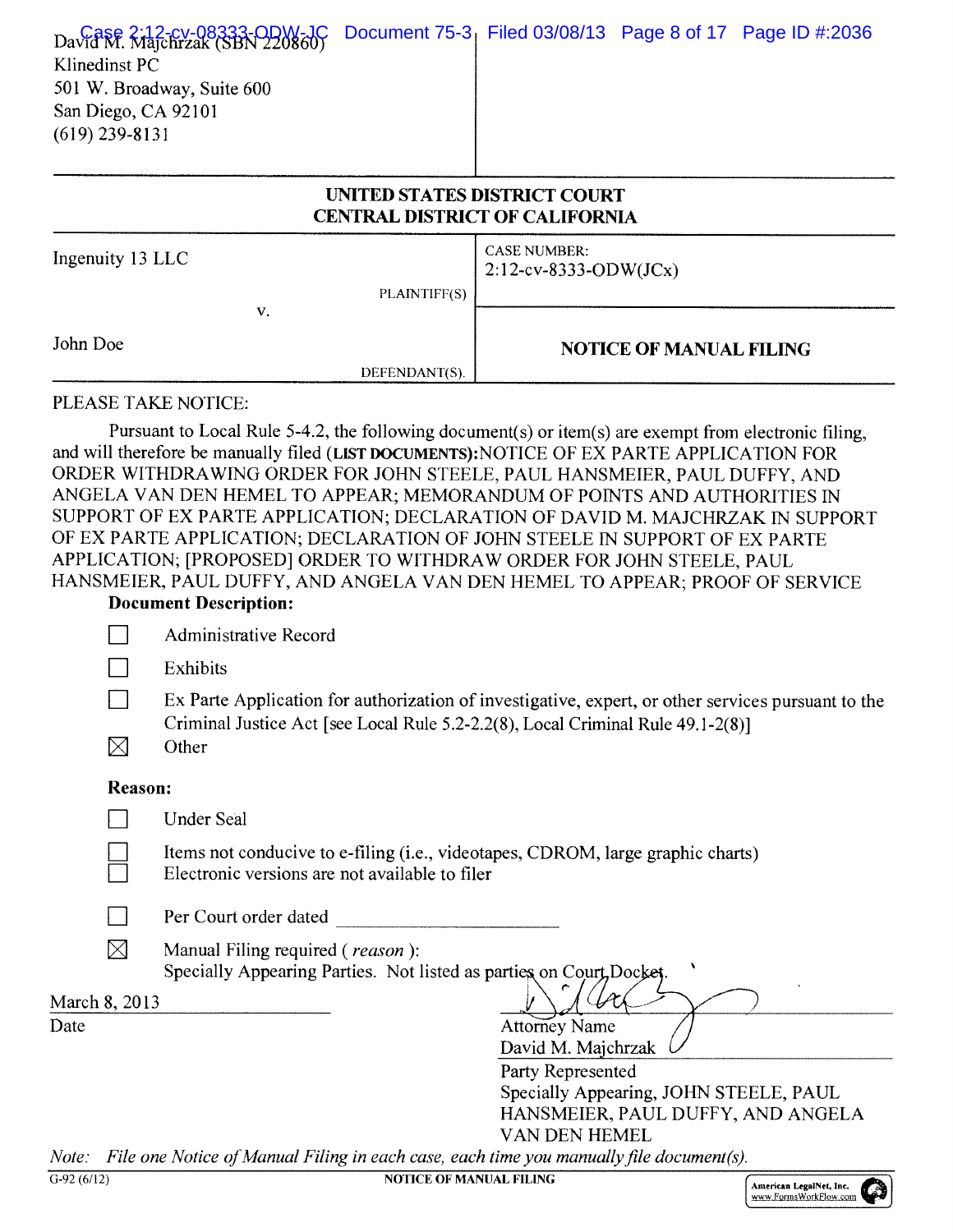|                                                             |                                                           |                                                                                                                                                                                                                                                                                                                                                                         | Case 2:12-cv-08333-ODW-JC Document 75-3 Filed 03/08/13 Page 9 of 17 Page ID #:2037                                                                                                                                |  |
|-------------------------------------------------------------|-----------------------------------------------------------|-------------------------------------------------------------------------------------------------------------------------------------------------------------------------------------------------------------------------------------------------------------------------------------------------------------------------------------------------------------------------|-------------------------------------------------------------------------------------------------------------------------------------------------------------------------------------------------------------------|--|
|                                                             | l<br>$\overline{2}$<br>$\overline{3}$<br>4<br>5<br>6<br>7 | Heather L. Rosing, Bar No. 183986<br>David M. Majchrzak, Bar No. 220860<br>KLINEDINST PC<br>501 West Broadway, Suite 600<br>San Diego, California 92101<br>(619) 239-8131/FAX (619) 238-8707<br>hrosing@klinedinstlaw.com<br>dmajchrzak@klinedinstlaw.com<br>Attorneys for Defendants<br>JOHN STEELE; PAUL HANSMEIER;<br>PAUL DUFFY; and ANGELA VAN<br><b>DEN HEMEL</b> |                                                                                                                                                                                                                   |  |
| 501 WEST BROADWAY, SUITE 600<br>SAN DIEGO, CALIFORNIA 92101 | 8                                                         |                                                                                                                                                                                                                                                                                                                                                                         | UNITED STATES DISTRICT COURT                                                                                                                                                                                      |  |
|                                                             | 9                                                         | <b>CENTRAL DISTRICT OF CALIFORNIA</b>                                                                                                                                                                                                                                                                                                                                   |                                                                                                                                                                                                                   |  |
|                                                             | 10                                                        |                                                                                                                                                                                                                                                                                                                                                                         |                                                                                                                                                                                                                   |  |
|                                                             | $\mathbf{1}$                                              | INGENUITY 13 LLC,                                                                                                                                                                                                                                                                                                                                                       | Case No. $2:12$ -cv-8333-ODW(JCx)                                                                                                                                                                                 |  |
| KLINEDINST P                                                | 12                                                        | Plaintiff,                                                                                                                                                                                                                                                                                                                                                              | DECLARATION OF JOHN STEELE IN<br><b>SUPPORT OF EX PARTE</b>                                                                                                                                                       |  |
|                                                             | 13                                                        | V.                                                                                                                                                                                                                                                                                                                                                                      | <b>APPLICATION FOR ORDER</b><br>WITHDRAWING ORDER FOR JOHN                                                                                                                                                        |  |
|                                                             | 14<br>15                                                  | JOHN DOE,<br>Defendant.                                                                                                                                                                                                                                                                                                                                                 | STEELE, PAUL HANSMEIER, PAUL<br>DUFFY, AND ANGELA VAN DEN                                                                                                                                                         |  |
|                                                             | 16                                                        |                                                                                                                                                                                                                                                                                                                                                                         | <b>HEMEL TO APPEAR</b><br>Judge:                                                                                                                                                                                  |  |
|                                                             | 17                                                        |                                                                                                                                                                                                                                                                                                                                                                         | Hon. Otis D. Wright, II<br>Magistrate Judge: Hon. Jacqueline Chooljian<br>Courtroom:<br>П                                                                                                                         |  |
|                                                             | 18                                                        |                                                                                                                                                                                                                                                                                                                                                                         | Complaint Filed: September 27, 2012<br><b>Trial Date:</b><br>None set                                                                                                                                             |  |
|                                                             | 19                                                        |                                                                                                                                                                                                                                                                                                                                                                         |                                                                                                                                                                                                                   |  |
|                                                             | 20                                                        | I, John Steele, declare as follows:                                                                                                                                                                                                                                                                                                                                     |                                                                                                                                                                                                                   |  |
|                                                             | 21                                                        | 1.<br>I am an attorney at law duly licensed to practice before the courts of                                                                                                                                                                                                                                                                                            |                                                                                                                                                                                                                   |  |
|                                                             | 22                                                        | the State of Illinois. I am of counsel with the law firm, Prenda Law, Inc.                                                                                                                                                                                                                                                                                              |                                                                                                                                                                                                                   |  |
|                                                             | 23                                                        | I have personal knowledge of the following facts and, if called upon<br>2.                                                                                                                                                                                                                                                                                              |                                                                                                                                                                                                                   |  |
|                                                             | 24                                                        | as a witness, could competently testify thereto.                                                                                                                                                                                                                                                                                                                        |                                                                                                                                                                                                                   |  |
|                                                             | 25                                                        | 3.                                                                                                                                                                                                                                                                                                                                                                      | I reside in the State of Florida. I both live in the State of Florida and                                                                                                                                         |  |
|                                                             | 26                                                        |                                                                                                                                                                                                                                                                                                                                                                         | intend to remain living in Florida. Although I make infrequent appearances in                                                                                                                                     |  |
|                                                             | 27                                                        | Illinois to perform legal services, I do not provide any legal services in either                                                                                                                                                                                                                                                                                       |                                                                                                                                                                                                                   |  |
|                                                             | 28                                                        | California or Florida                                                                                                                                                                                                                                                                                                                                                   | - 1 -<br>DECLARATION OF JOHN STEELE IN SUPPORT OF EX PARTE APPLICATION FOR ORDER<br>WITHDRAWING ORDER FOR JOHN STEELE, PAUL HANSMEIER, PAUL DUFFY, AND ANGELA<br>VAN DEN HEMEL TO APPEAR<br>2:12-cv-8333-ODW(JCx) |  |

 $\ddot{\phantom{0}}$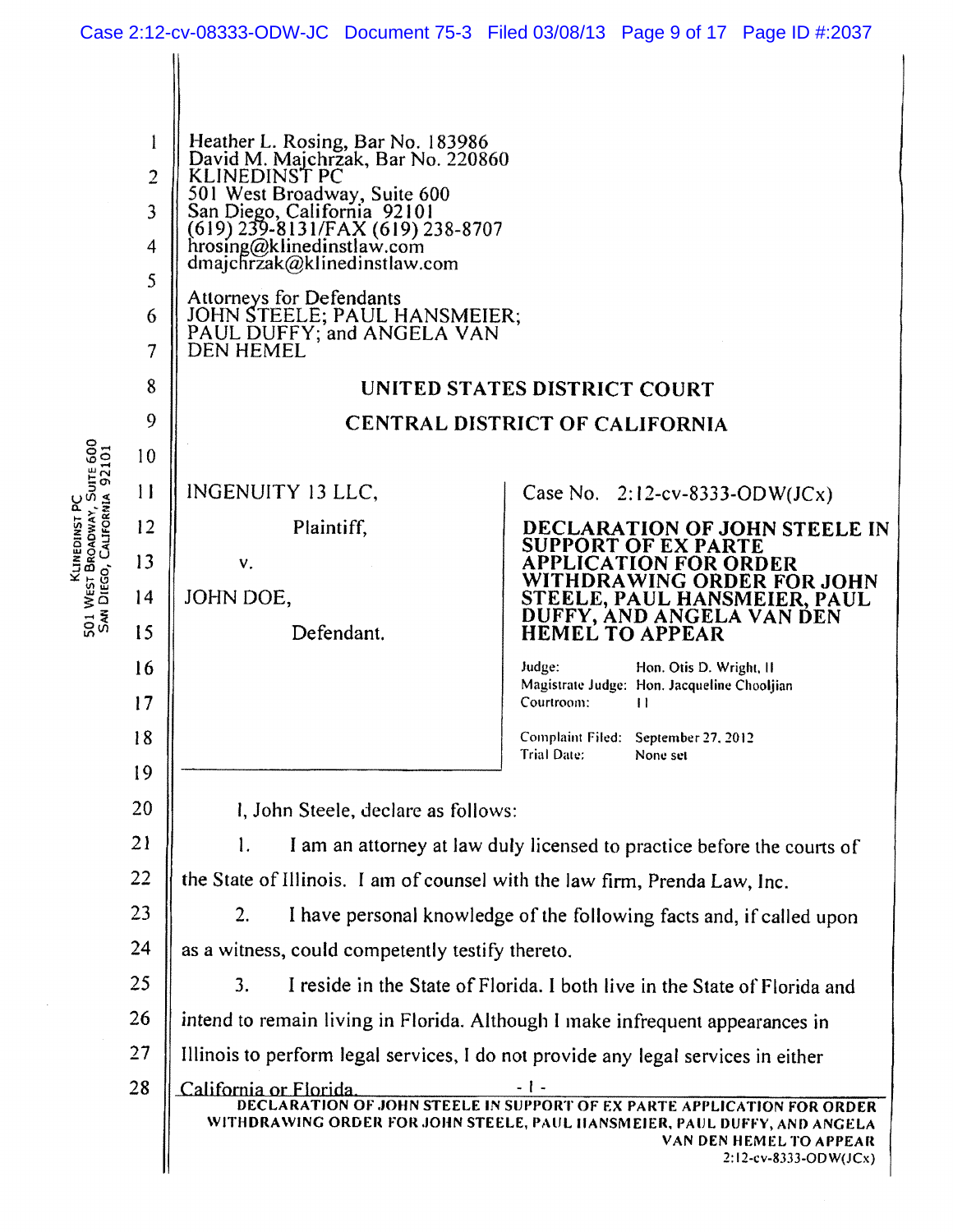4. I know Paul Hansmeier through my work with Prenda Law, Inc. He is also of counsel to the firm. Hansmeier resides in the State of Minnesota in that he ives and works in Minnesota and, on information and belief, intends to remain iving and working in Minnesota.

5. I know Paul Duffy through my work with Prenda Law, Inc. He is the firm's principal. Duffy resides in the State of Illinois in that he lives and works in Illinois and, on information and belief, intends to remain living and working in linois.

6. I know Angela Van Den Hemel through my work with Prenda Law, nc. She is a paralegal with the firm. Van Den Hemel resides in the State of Minnesota in that she lives and works in Minnesota and, on information and belief, intends to remain living and working in Minnesota.

I declare under penalty of perjury under the laws of the United States of America that the foregoing is true and correct.

Executed the 8th day of March 2013 at Chicago, Illinois.

Poli FM John *Steele* 

**14630746v1** 

**DECLARATION OF JOHN STEELE IN SUPPORT OF EX PARTE APPLICATION FOR ORDER WITHDRAWING ORDER FOR JOHN STEELE, PAUL FIANSMEIER, PAUL DUFFY, AND ANGELA VAN DEN HEMEL TO APPEAR 2:12-cv-83.33-ODW(.JCA)** 

 $-2 -$ 

KLINEDINST PC<br>501 WEST BROADWAY, SUITE 600<br>5AN DIEGO, CALIFORNIA 92101

2

 $\mathbf{I}$ 

4

 $\overline{3}$ 

5

6

7

9

10

8

 $12$ 

 $11$ 

13

4

5

6

17

18

19

20

21

23

22

24

25

27

26

28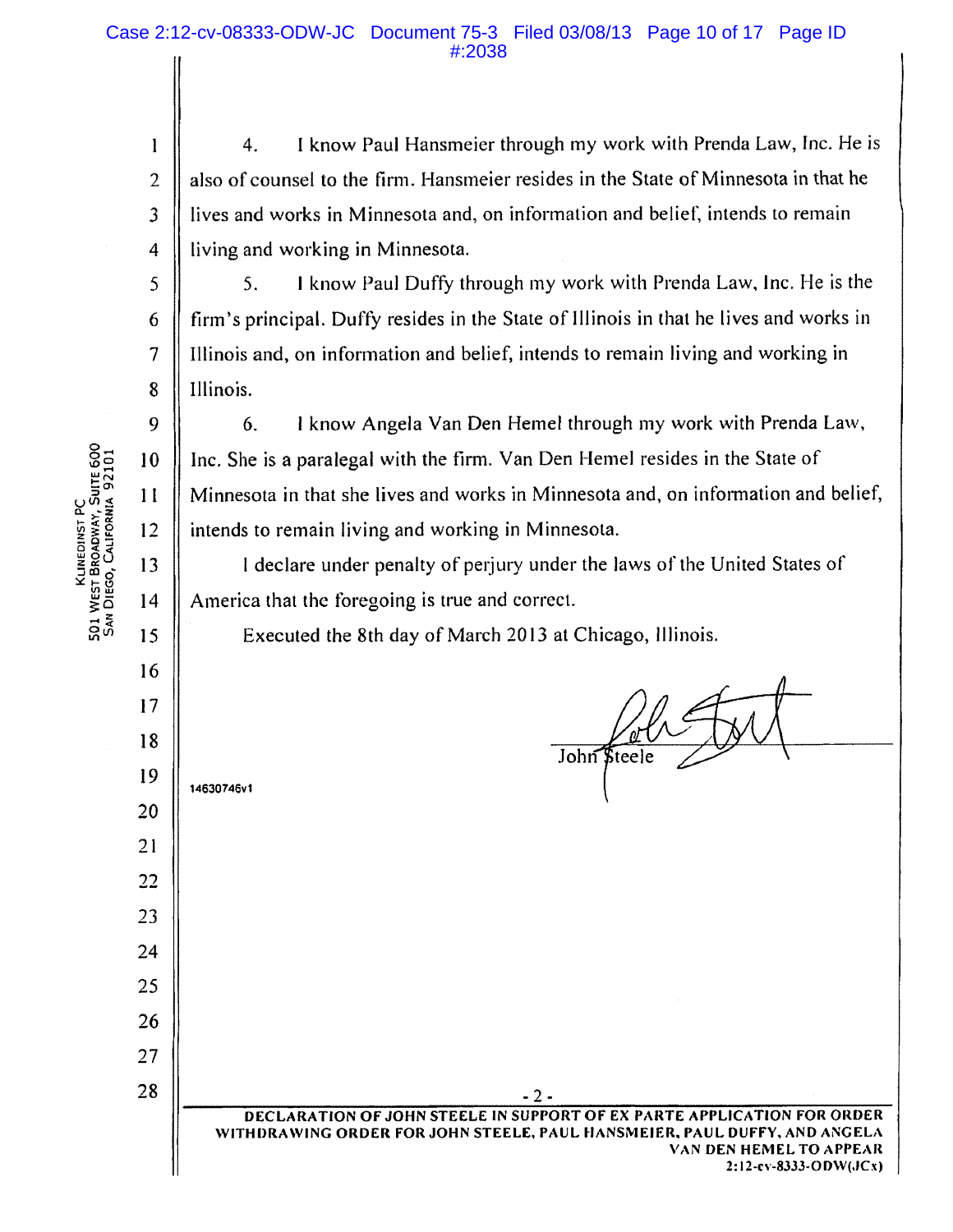|                                                                              |                                                                                                                     | #:2039                                                                                                                                                                                                                                                                                                                                                                                                                                                    | Case 2:12-cv-08333-ODW-JC Document 75-3 Filed 03/08/13 Page 11 of 17 Page ID                                                                                                                                                                                                                                                                                                                                             |  |
|------------------------------------------------------------------------------|---------------------------------------------------------------------------------------------------------------------|-----------------------------------------------------------------------------------------------------------------------------------------------------------------------------------------------------------------------------------------------------------------------------------------------------------------------------------------------------------------------------------------------------------------------------------------------------------|--------------------------------------------------------------------------------------------------------------------------------------------------------------------------------------------------------------------------------------------------------------------------------------------------------------------------------------------------------------------------------------------------------------------------|--|
| Klinedinst PC<br>501 West Broadway, Suite 600<br>San Diego, California 92101 | 1<br>$\overline{2}$<br>3<br>$\overline{4}$<br>5<br>6<br>7<br>8<br>9<br>10<br>11<br>12<br>13<br>14<br>15<br>16<br>17 | Heather L. Rosing, Bar No. 183986<br>David M. Majchrzak, Bar No. 220860<br>KLINEDINST PC<br>501 West Broadway, Suite 600<br>San Diego, California 92101<br>(619) 239-8131/FAX (619) 238-8707<br>hrosing@klinedinstlaw.com<br>dmajchrzak@klinedinstlaw.com<br><b>Attorneys for Defendants</b><br>JOHN STEELE; PAUL HANSMEIER;<br>PAUL DUFFY; and ANGELA VAN<br><b>DEN HEMEL</b><br><b>INGENUITY 13 LLC,</b><br>Plaintiff,<br>V.<br>JOHN DOE,<br>Defendant. | UNITED STATES DISTRICT COURT<br><b>CENTRAL DISTRICT OF CALIFORNIA</b><br>Case No. 2:12-cv-8333-ODW(JCx)<br>DECLARATION OF DAVID M.<br>JCHRZAK IN SUPPORT OF EX<br>RTE APPLICATION FOR ORDER<br>WITHDRAWING ORDER FOR JOHN<br>STEELE, PAUL HANSMEIER, PAUL<br>DUFFY, AND ANGELA VAN DEN<br><b>HEMEL TO APPEAR</b><br>Judge:<br>Hon. Otis D. Wright, II<br>Magistrate Judge: Hon. Jacqueline Chooljian<br>Courtroom:<br>11 |  |
|                                                                              | 18                                                                                                                  |                                                                                                                                                                                                                                                                                                                                                                                                                                                           | Complaint Filed: September 27, 2012<br>Trial Date:<br>None set                                                                                                                                                                                                                                                                                                                                                           |  |
|                                                                              | 19                                                                                                                  |                                                                                                                                                                                                                                                                                                                                                                                                                                                           |                                                                                                                                                                                                                                                                                                                                                                                                                          |  |
|                                                                              | 20                                                                                                                  | I, David M. Majchrzak, declare as follows:                                                                                                                                                                                                                                                                                                                                                                                                                |                                                                                                                                                                                                                                                                                                                                                                                                                          |  |
|                                                                              | 21                                                                                                                  | I am an attorney at law duly licensed to practice before the courts of<br>1.                                                                                                                                                                                                                                                                                                                                                                              |                                                                                                                                                                                                                                                                                                                                                                                                                          |  |
|                                                                              | 22                                                                                                                  |                                                                                                                                                                                                                                                                                                                                                                                                                                                           | the State of California and have been admitted to the United States District Court,                                                                                                                                                                                                                                                                                                                                      |  |
|                                                                              | 23                                                                                                                  | Central District of California. I am counsel with the law firm, Klinedinst PC,                                                                                                                                                                                                                                                                                                                                                                            |                                                                                                                                                                                                                                                                                                                                                                                                                          |  |
|                                                                              | 24                                                                                                                  | which is specially appearing on behalf of John Steele, Paul Hansmeier, Paul Duffy,                                                                                                                                                                                                                                                                                                                                                                        |                                                                                                                                                                                                                                                                                                                                                                                                                          |  |
|                                                                              | 25                                                                                                                  | and Angela Van Den Hemel.                                                                                                                                                                                                                                                                                                                                                                                                                                 |                                                                                                                                                                                                                                                                                                                                                                                                                          |  |
|                                                                              | 26                                                                                                                  | I have personal knowledge of the following facts and, if called upon<br>2.                                                                                                                                                                                                                                                                                                                                                                                |                                                                                                                                                                                                                                                                                                                                                                                                                          |  |
|                                                                              | 27                                                                                                                  | as a witness, could competently testify thereto.                                                                                                                                                                                                                                                                                                                                                                                                          |                                                                                                                                                                                                                                                                                                                                                                                                                          |  |
|                                                                              | 28                                                                                                                  | 111                                                                                                                                                                                                                                                                                                                                                                                                                                                       | $-1-$                                                                                                                                                                                                                                                                                                                                                                                                                    |  |
|                                                                              |                                                                                                                     |                                                                                                                                                                                                                                                                                                                                                                                                                                                           | DECLARATION OF DAVID MAJCHRZAK IN SUPPORT OF EX PARTE APPLICATION FOR ORDER<br>WITHDRAWING ORDER FOR JOHN STEELE, PAUL HANSMEIER, PAUL DUFFY, AND ANGELA VAN<br>DEN HEMEL TO APPEAR                                                                                                                                                                                                                                      |  |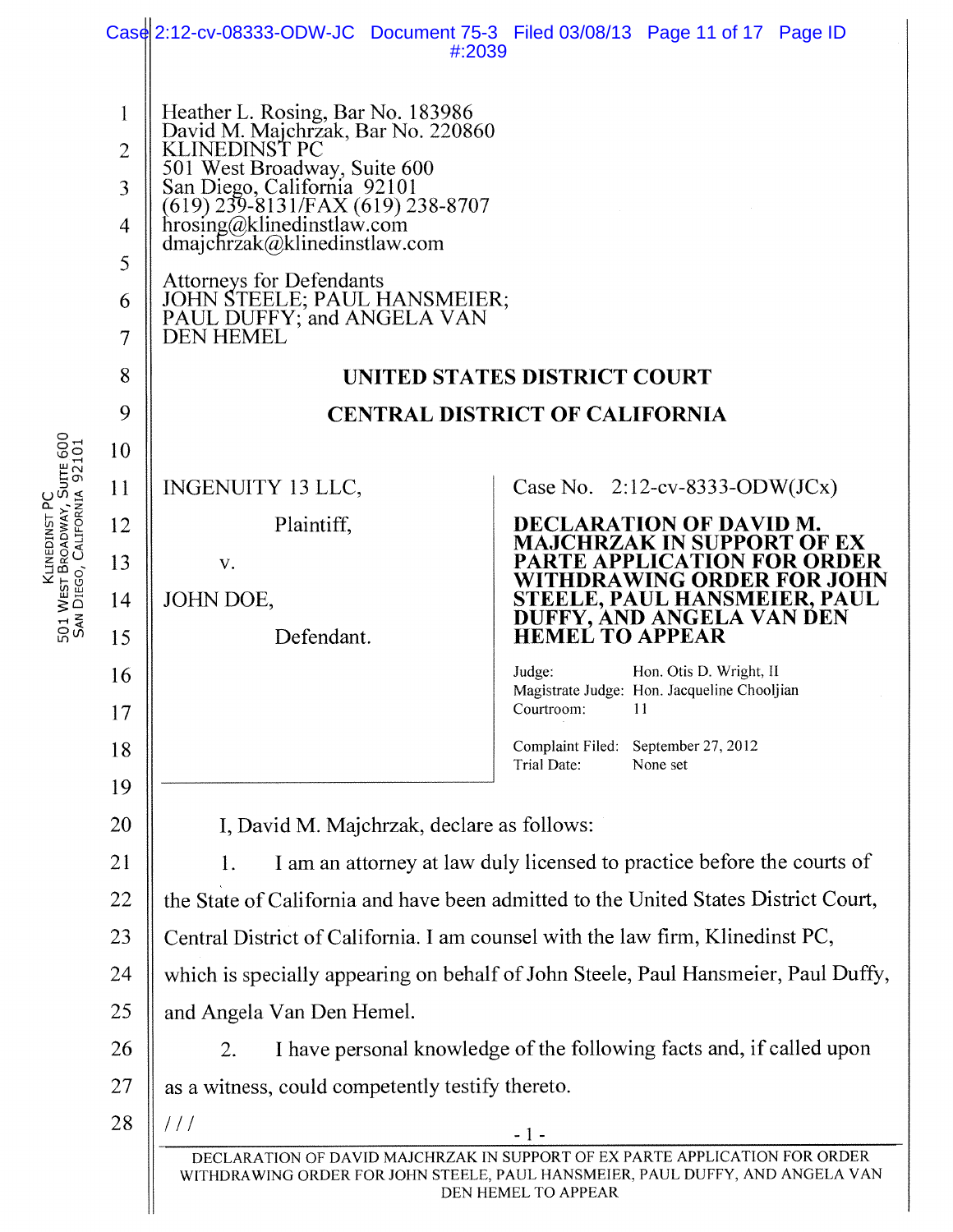## Case 2:12-cv-08333-ODW-JC Document 75-3 Filed 03/08/13 Page 12 of 17 Page ID #:2040

- 3. I understand that, on March 8, 2013, my office contacted the United  $\overline{2}$ States District Court, Central District of California, and was told that the court considers ex parte applications on the papers and does not usually set these matters 3 4 for hearing. If a hearing is necessary, the parties will be notified.
	- 4. On March 8, 2013, I contacted Andrew J. Waxler via telephone. I understand that Waxler will be specially appearing for Brett Gibbs regarding the order to show cause hearing scheduled for March 11, 2013. I advised Waxler of the nature and reasoning of this ex parte application. Waxler told me that he was taking no position on the application.

5. On March 8, 2013, I contacted Morgan E. Petz via telephone. I understand that Petze represents Defendant John Doe in this action. I advised Petze of the nature and reasoning of this ex parte application. Petze told me that he anticipated opposing the application, but did not state the grounds upon which he intended to do so.

I declare under penalty of perjury under the laws of the State of California and the United States of America that the foregoing is true and correct.

Executed the 8th day of March 2013 at San Diego, California.

David M. Maichrzak 14641505v1 - 2 - DECLARATION OF DAVID MAJCHRZAK IN SUPPORT OF EX PARTE APPLICATION FOR ORDER WITHDRAWING ORDER FOR JOHN STEELE, PAUL HANSMEIER, PAUL DUFFY, AND ANGELA VAN DEN HEMEL TO APPEAR

Klinedist PC<br>501 West Broadway, Suite 600<br>San Diego, California 92101

1

5

6

7

8

9

10

11

12

13

14

15

16

17

18

19

20

21

22

23

24

25

26

27

28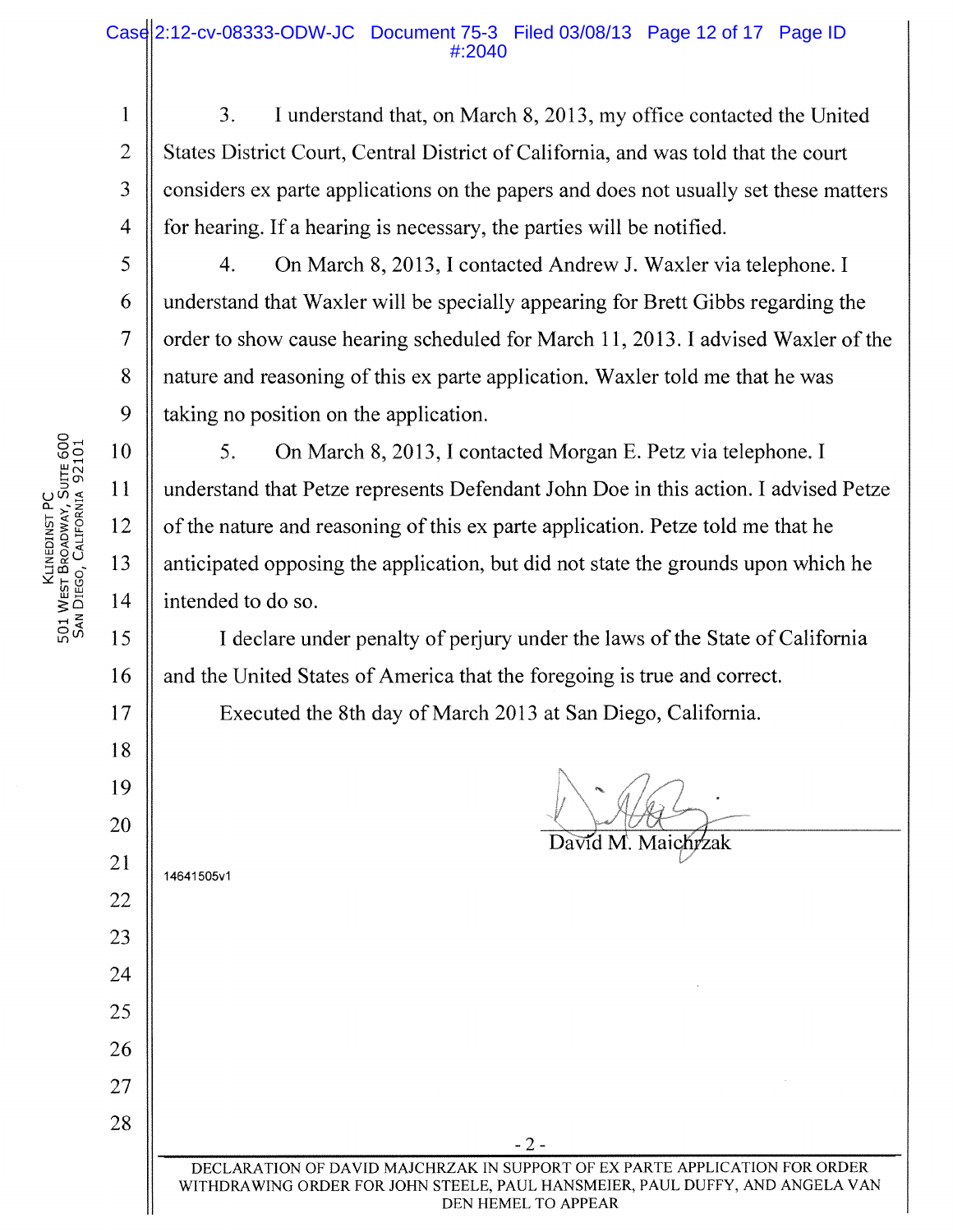|                | #:2041                                                                                | Case 2:12-cv-08333-ODW-JC Document 75-3 Filed 03/08/13 Page 13 of 17 Page ID                                          |  |
|----------------|---------------------------------------------------------------------------------------|-----------------------------------------------------------------------------------------------------------------------|--|
|                |                                                                                       |                                                                                                                       |  |
| 1              |                                                                                       |                                                                                                                       |  |
| $\overline{2}$ |                                                                                       |                                                                                                                       |  |
| 3              |                                                                                       |                                                                                                                       |  |
| $\overline{4}$ |                                                                                       |                                                                                                                       |  |
| 5              |                                                                                       |                                                                                                                       |  |
| 6              |                                                                                       |                                                                                                                       |  |
| $\overline{7}$ |                                                                                       |                                                                                                                       |  |
| 8              |                                                                                       | UNITED STATES DISTRICT COURT                                                                                          |  |
| 9              |                                                                                       | <b>CENTRAL DISTRICT OF CALIFORNIA</b>                                                                                 |  |
| 10             |                                                                                       |                                                                                                                       |  |
| 11             | INGENUITY 13 LLC,                                                                     | Case No. $2:12$ -cv-8333-ODW(JCx)                                                                                     |  |
| 12             | Plaintiff,                                                                            | <b>[PROPOSED] ORDER TO<br/>WITHDRAW ORDER FOR JOHN</b>                                                                |  |
| 13             | V.                                                                                    | STEELE, PAUL HANSMEIER, PAUL<br>DUFFY, AND ANGELA VAN DEN                                                             |  |
| 14             | JOHN DOE,                                                                             | <b>HEMEL TO APPEAR</b>                                                                                                |  |
| 15<br>16       | Defendant.                                                                            | Judge:<br>Hon. Otis D. Wright, II<br>Magistrate Judge: Hon. Jacqueline Chooljian<br>Courtroom:<br>11                  |  |
| 17             |                                                                                       | Complaint Filed: September 27, 2012                                                                                   |  |
| 18             |                                                                                       | Trial Date:<br>None set                                                                                               |  |
| 19             |                                                                                       | The following is the final order of the court following consideration of                                              |  |
| 20             |                                                                                       | the ex parte application of John Steele, Paul Hansmeier, Paul Duffy, and                                              |  |
| 21             | <b>Angela Van Den Hemel:</b>                                                          |                                                                                                                       |  |
| 22             | Counsel for John Steele, Paul Hansmeier, Paul Duffy, and Angela Van Den               |                                                                                                                       |  |
| 23             | Hemel specially appeared to apply ex parte for an order withdrawing this court's      |                                                                                                                       |  |
| 24             | order that Steele, Hansmeier, Duffy, and Van Den Hemel appear on March 11,            |                                                                                                                       |  |
| 25             | 2013 at 1:30 P.M. After full consideration of the application and argument by the     |                                                                                                                       |  |
| 26             | parties, and consideration of all the papers and evidence before the court, the court |                                                                                                                       |  |
| 27             | rules as follows:                                                                     |                                                                                                                       |  |
| 28             | $\frac{1}{2}$                                                                         |                                                                                                                       |  |
|                |                                                                                       | $-1-$                                                                                                                 |  |
|                |                                                                                       | [PROPOSED] ORDER TO WITHDRAW ORDER FOR JOHN STEELE, PAUL HANSMEIER, PAUL DUFFY,<br>AND ANGELA VAN DEN HEMEL TO APPEAR |  |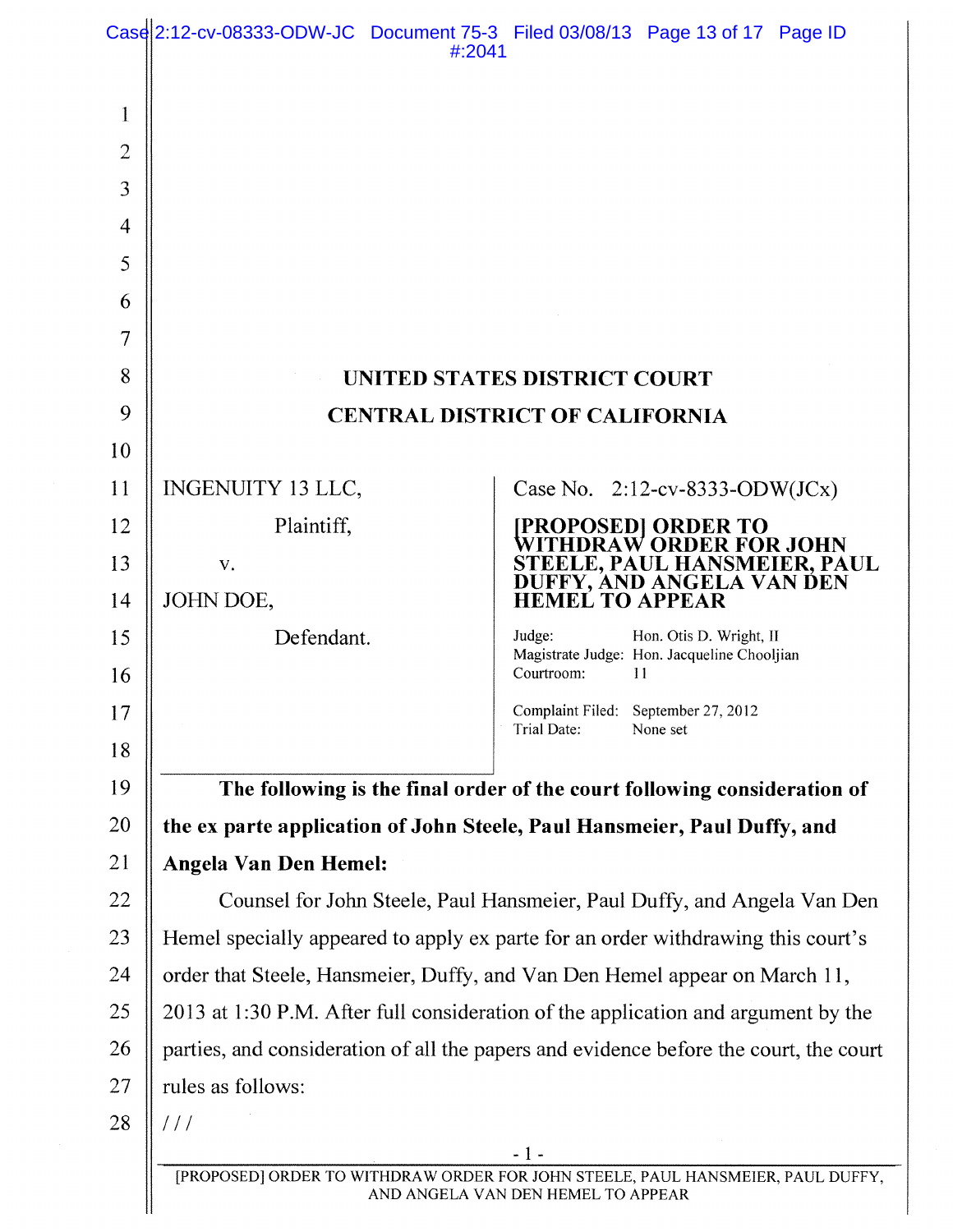|                | Case 2:12-cv-08333-ODW-JC Document 75-3 Filed 03/08/13 Page 14 of 17 Page ID<br>#:2042                                |  |  |  |  |
|----------------|-----------------------------------------------------------------------------------------------------------------------|--|--|--|--|
| $\mathbf{1}$   | John Steele, Paul Hansmeier, Paul Duffy, and Angela Van Den Hemel's ex                                                |  |  |  |  |
| $\mathbf 2$    | parte application is GRANTED.                                                                                         |  |  |  |  |
| $\overline{3}$ | The order for John Steele, Paul Hansmeier, Paul Duffy, and Angela Van Den                                             |  |  |  |  |
| $\overline{4}$ | Hemel to appear before this court on March 11, 2013 at 1:30 P.M. is hereby                                            |  |  |  |  |
| 5              | withdrawn.                                                                                                            |  |  |  |  |
| 6              |                                                                                                                       |  |  |  |  |
| $\overline{7}$ |                                                                                                                       |  |  |  |  |
| 8              |                                                                                                                       |  |  |  |  |
| 9              |                                                                                                                       |  |  |  |  |
| 10             | IT IS SO ORDERED.                                                                                                     |  |  |  |  |
| 11             |                                                                                                                       |  |  |  |  |
| 12             | DATED:                                                                                                                |  |  |  |  |
| 13             | Judge of the United States District<br>Court, Central District of California                                          |  |  |  |  |
| 14             | 14644670v1                                                                                                            |  |  |  |  |
| 15             |                                                                                                                       |  |  |  |  |
| 16             |                                                                                                                       |  |  |  |  |
| 17             |                                                                                                                       |  |  |  |  |
| 18             |                                                                                                                       |  |  |  |  |
| 19             |                                                                                                                       |  |  |  |  |
| 20             |                                                                                                                       |  |  |  |  |
| 21             |                                                                                                                       |  |  |  |  |
| 22<br>23       |                                                                                                                       |  |  |  |  |
| 24             |                                                                                                                       |  |  |  |  |
| 25             |                                                                                                                       |  |  |  |  |
| 26             |                                                                                                                       |  |  |  |  |
| 27             |                                                                                                                       |  |  |  |  |
| 28             |                                                                                                                       |  |  |  |  |
|                | $-2-$                                                                                                                 |  |  |  |  |
|                | [PROPOSED] ORDER TO WITHDRAW ORDER FOR JOHN STEELE, PAUL HANSMEIER, PAUL DUFFY,<br>AND ANGELA VAN DEN HEMEL TO APPEAR |  |  |  |  |
|                |                                                                                                                       |  |  |  |  |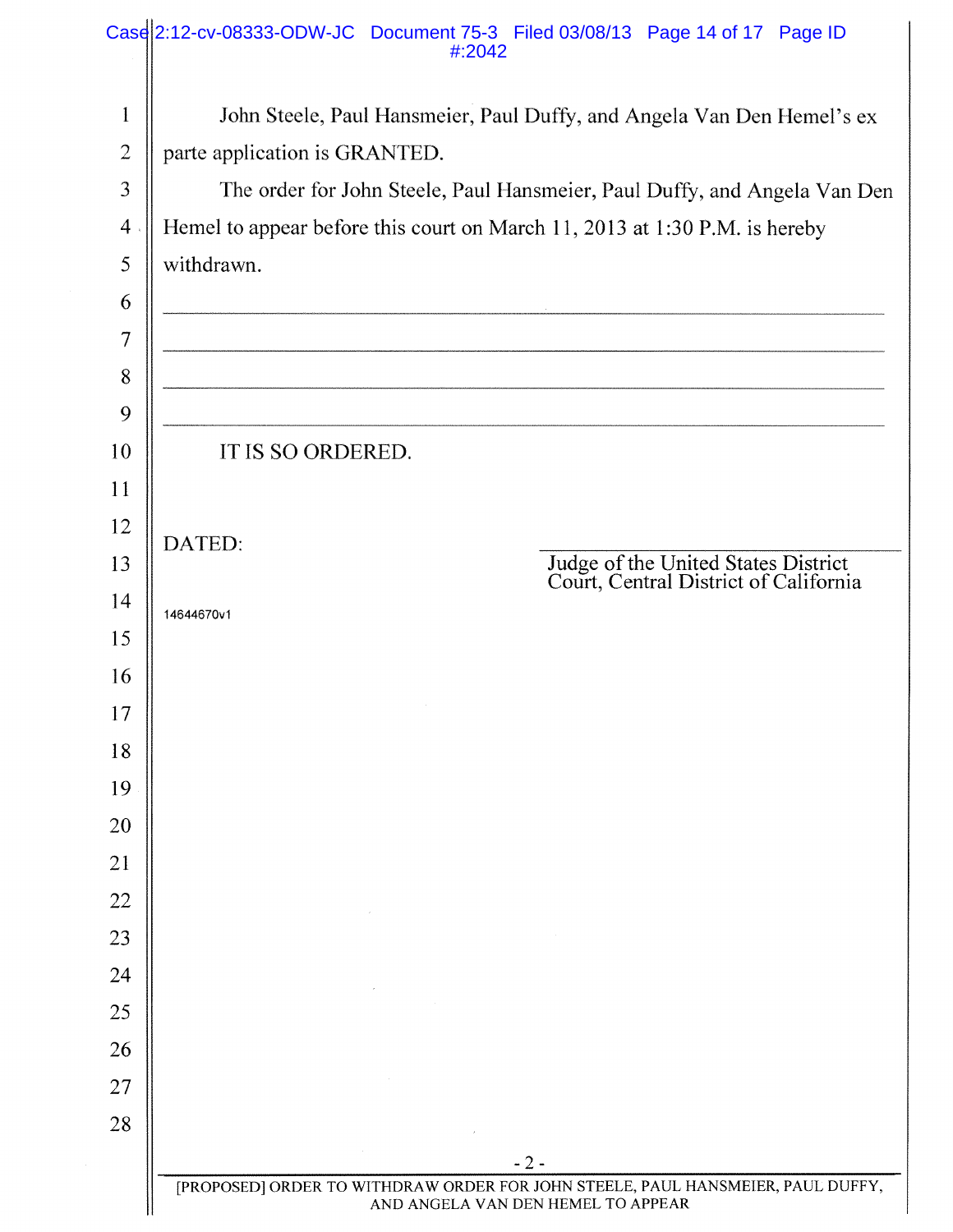|                         | #:2043                                                                                           | Case 2:12-cv-08333-ODW-JC Document 75-3 Filed 03/08/13 Page 15 of 17 Page ID                                                                                                                                                   |  |  |  |
|-------------------------|--------------------------------------------------------------------------------------------------|--------------------------------------------------------------------------------------------------------------------------------------------------------------------------------------------------------------------------------|--|--|--|
| $\mathbf{1}$            |                                                                                                  |                                                                                                                                                                                                                                |  |  |  |
| $\overline{2}$          | Heather L. Rosing, Bar No. 183986<br>David M. Majchrzak, Bar No. 220860<br>KLINEDINST PC         |                                                                                                                                                                                                                                |  |  |  |
| $\overline{\mathbf{3}}$ | 501 West Broadway, Suite 600<br>San Diego, California 92101<br>(619) 239-8131/FAX (619) 238-8707 |                                                                                                                                                                                                                                |  |  |  |
| 4                       | hrosing@klinedinstlaw.com<br>dmajchrzak@klinedinstlaw.com                                        |                                                                                                                                                                                                                                |  |  |  |
| 5                       |                                                                                                  |                                                                                                                                                                                                                                |  |  |  |
| 6                       | Specially Appearing for JOHN<br>STEELE; PAUL HANSMEIER; PAUL<br>DUFFY; and ANGELA VAN DEN        |                                                                                                                                                                                                                                |  |  |  |
| 7                       | <b>HEMEL</b>                                                                                     |                                                                                                                                                                                                                                |  |  |  |
| 8                       |                                                                                                  | UNITED STATES DISTRICT COURT                                                                                                                                                                                                   |  |  |  |
| 9                       |                                                                                                  | <b>CENTRAL DISTRICT OF CALIFORNIA</b>                                                                                                                                                                                          |  |  |  |
| 10                      |                                                                                                  |                                                                                                                                                                                                                                |  |  |  |
| 11                      | <b>INGENUITY 13 LLC,</b>                                                                         | Case No. $2:12$ -cv-8333-ODW(JCx)                                                                                                                                                                                              |  |  |  |
| 12                      | Plaintiff,                                                                                       | <b>CERTIFICATE OF SERVICE</b>                                                                                                                                                                                                  |  |  |  |
| 13                      | V.                                                                                               | Date<br>Time:                                                                                                                                                                                                                  |  |  |  |
| 14                      | JOHN DOE,                                                                                        | Courtroom:<br>Judge:<br>Hon. Otis D. Wright, II                                                                                                                                                                                |  |  |  |
| 15                      | Defendant.                                                                                       | Magistrate Judge: Hon. Jacqueline Chooljian<br>Complaint Filed: September 27, 2012                                                                                                                                             |  |  |  |
| 16                      |                                                                                                  | Trial Date:<br>None set                                                                                                                                                                                                        |  |  |  |
| 17                      |                                                                                                  |                                                                                                                                                                                                                                |  |  |  |
| 18                      | I declare that:                                                                                  |                                                                                                                                                                                                                                |  |  |  |
| 19                      |                                                                                                  |                                                                                                                                                                                                                                |  |  |  |
| 20                      |                                                                                                  | I am and was at the time of service of the papers herein, over the age of eighteen (18) years and am not a party to the action. I am employed in the County of San Diego, California, and my business address is 501 West Broa |  |  |  |
| 21                      |                                                                                                  | On <b>March 8, 2013</b> , I caused to be served the following documents:                                                                                                                                                       |  |  |  |
| 22                      | <b>NOTICE OF EX PARTE APPLICATION FOR ORDER</b>                                                  |                                                                                                                                                                                                                                |  |  |  |
| 23                      |                                                                                                  | WITHDRAWING ORDER FOR JOHN STEELE, PAUL<br>HANSMEIER, PAUL DUFFY, AND ANGELA VAN DEN                                                                                                                                           |  |  |  |
| 24                      | <b>HEMEL TO APPEAR;</b>                                                                          |                                                                                                                                                                                                                                |  |  |  |
| 25                      |                                                                                                  | <b>MEMORANDUM OF POINTS AND AUTHORITIES IN</b><br><b>SUPPORT OF EX PARTE APPLICATION FOR ORDER</b>                                                                                                                             |  |  |  |
| 26                      |                                                                                                  | WITHDRAWING ORDER FOR JOHN STEELE, PAUL<br>HANSMEIER, PAUL DUFFY, AND ANGELA VAN DEN                                                                                                                                           |  |  |  |
| 27                      | <b>HEMEL TO APPEAR:</b>                                                                          |                                                                                                                                                                                                                                |  |  |  |
| 28                      |                                                                                                  | 1                                                                                                                                                                                                                              |  |  |  |
|                         |                                                                                                  | <b>CERTIFICATE OF SERVICE</b>                                                                                                                                                                                                  |  |  |  |
|                         |                                                                                                  |                                                                                                                                                                                                                                |  |  |  |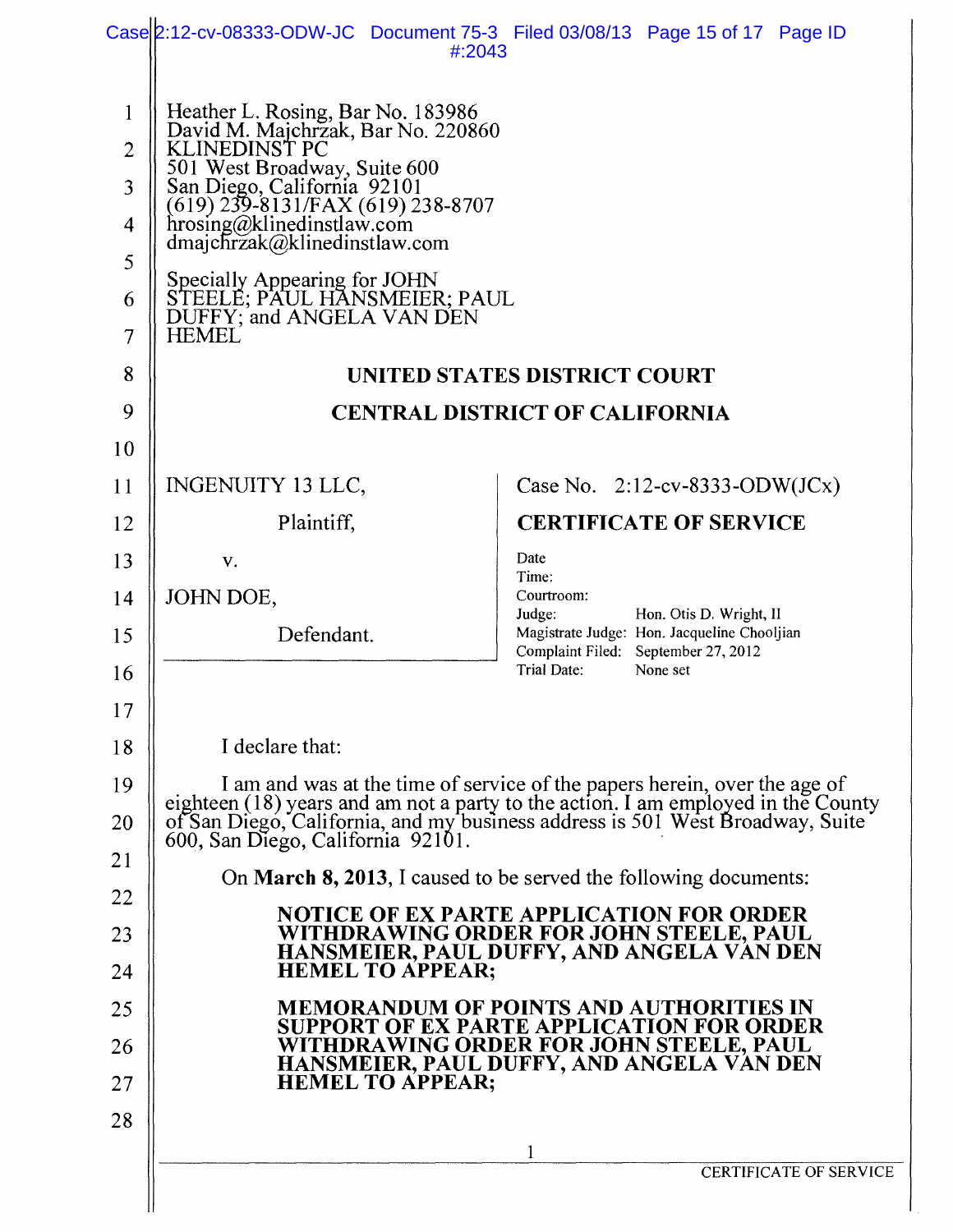|                     |        | Case 2:12-cv-08333-ODW-JC Document 75-3 Filed 03/08/13 Page 16 of 17 Page ID<br>#:2044                                                                                                                                                  |
|---------------------|--------|-----------------------------------------------------------------------------------------------------------------------------------------------------------------------------------------------------------------------------------------|
| $\mathbf{1}$        |        | DECLARATION OF DAVID M. MAJCHRZAK IN SUPPORT                                                                                                                                                                                            |
| $\overline{2}$      |        | OF EX PARTE APPLICATION FOR ORDER WITHDRAWING<br><b>ORDER FOR JOHN STEELE, PAUL HANSMEIER, PAUL</b><br>DUFFY, AND ANGELA VAN DEN HEMEL TO APPEAR;                                                                                       |
| 3                   |        | <b>DECLARATION OF JOHN STEELE IN SUPPORT OF EX</b>                                                                                                                                                                                      |
| $\overline{4}$<br>5 |        | PARTE APPLICATION FOR ORDER WITHDRAWING<br><b>ORDER FOR JOHN STEELE, PAUL HANSMEIER, PAUL</b><br>DUFFY, AND ANGELA VAN DEN HEMEL TO APPEAR;                                                                                             |
| 6<br>$\overline{7}$ |        | [PROPOSED] ORDER TO WITHDRAW ORDER FOR JOHN<br>STEELE, PAUL HANSMEIER, PAUL DUFFY, AND ANGELA<br>VAN DEN HEMEL TO APPEAR                                                                                                                |
| 8                   |        | <b>NOTICE OF MANUAL FILING</b>                                                                                                                                                                                                          |
| 9                   | □      | <b>BY REGULAR MAIL:</b> I caused such envelopes to be deposited in the                                                                                                                                                                  |
| 10                  |        | United States mail, at San Diego, California, with postage thereon fully<br>prepaid, individually, addressed to the parties as indicated. I am readily<br>familiar with the firm's practice of collection and processing                |
| 11                  |        |                                                                                                                                                                                                                                         |
| 12                  |        | correspondence in mailing. It is deposited with the United States postal<br>service each day and that practice was followed in the ordinary course of<br>business for the service herein attested to. (Fed. R. Civ. P. 5(b)(2)(B).)     |
| 13                  | $\Box$ | BY OVERNIGHT SERVICE: I caused such envelopes to be delivered by Overnight/Express Mail Delivery to the addressee(s) noted in this Certificate                                                                                          |
| 14                  |        | of Service.                                                                                                                                                                                                                             |
| 15                  | 囟      |                                                                                                                                                                                                                                         |
| 16                  |        | BY FACSIMILE TRANSMISSION: I caused a true copy of the foregoing document(s) to be transmitted (by facsimile #) to each of the parties mentioned above at the facsimile machine and as last given by that person on any docume          |
| 17                  |        | this office.                                                                                                                                                                                                                            |
| 18                  | $\Box$ | BY ELECTRONIC FILING SERVICE: By electronically filing the<br>foregoing document(s) using the CM/ECF system. Service of an<br>electronically filed document upon a CM/ECF User who has consented to                                     |
| 19                  |        | electronic service is deemed complete upon the transmission of the Notice<br>of Electronic Filing ("NEF"). The NEF will be maintained with the original                                                                                 |
| 20<br>21            |        | $document(s)$ in our office.                                                                                                                                                                                                            |
| 22                  | $\Box$ |                                                                                                                                                                                                                                         |
| 23                  |        | BY PERSONAL SERVICE: I served the person(s) listed below by leaving<br>the documents, in an envelop or package clearly labeled to identify the<br>person being served, to be personally served via Cal Express Attorney<br>Service on t |
| 24                  |        | business address.                                                                                                                                                                                                                       |
| 25                  |        | By personally delivering the copies;<br>$\Box$                                                                                                                                                                                          |
| 26                  |        | $\Box$<br>By leaving the copies at the attorney's office;                                                                                                                                                                               |
| 27                  |        | With a receptionist, or with a person having charge thereof; or                                                                                                                                                                         |
| 28                  |        |                                                                                                                                                                                                                                         |
|                     |        |                                                                                                                                                                                                                                         |
|                     |        | 2<br>CERTIFICATE OF SERVICE                                                                                                                                                                                                             |